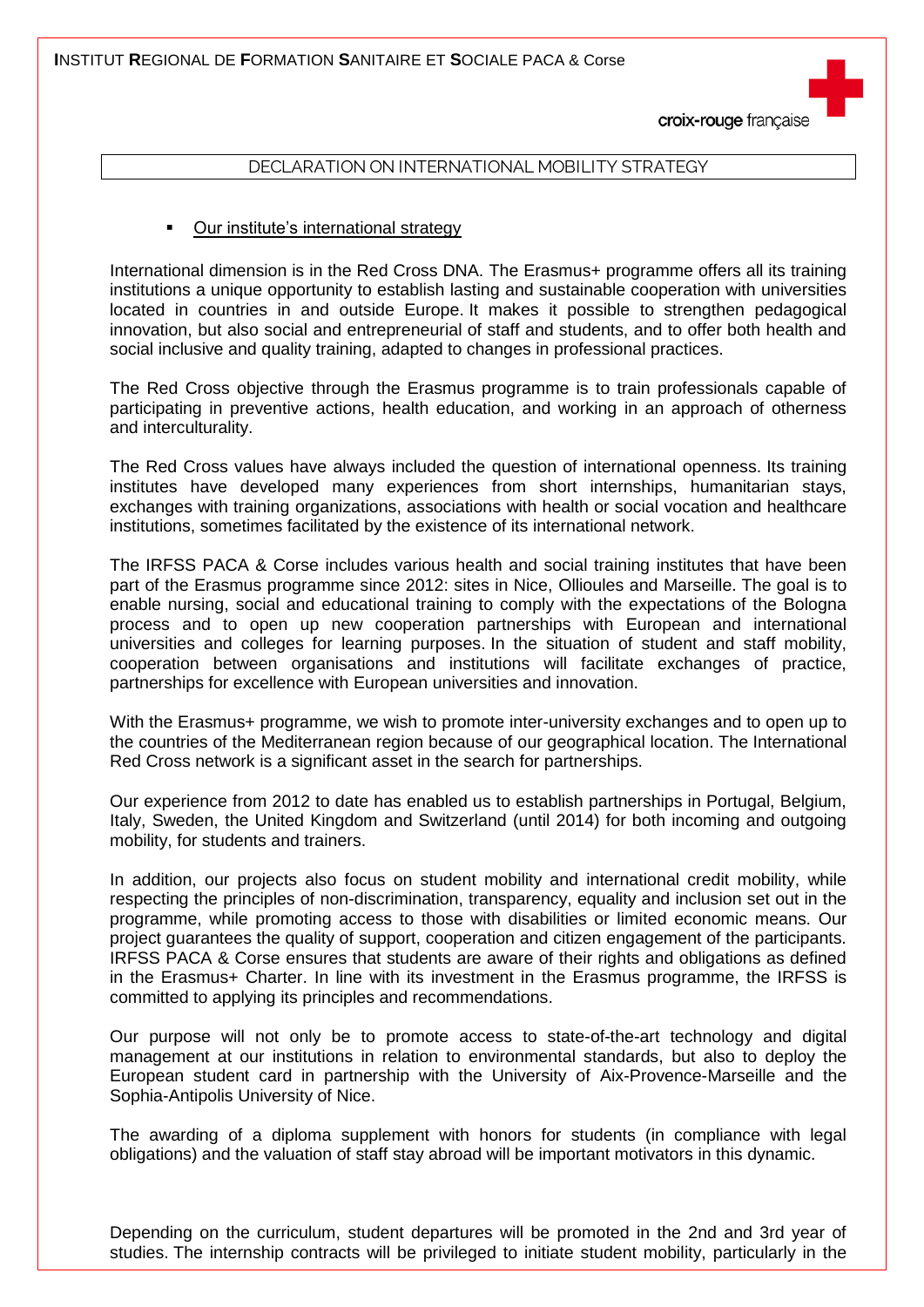educational and social sector, whose programs have been redesigned with the re-engineering of diplomas. In addition, study contracts will be considered by establishing procedures for the equivalence of teaching content for the bilateral recognition of these with our partners.

The school's policy is to optimise and stimulate mobility by providing information to students as soon as they start training and providing feedback in the form of presentations on upcoming promotions. In addition, the tools and documents are available on the respective sites of the institutions. Any application will be appreciated in order from the volunteers situations and their motivations.

The IRFSS undertakes to inform applicants for mobility of financial assistance they may receive as part of a study or internship abroad. It tracks requested co-financing files, particularly for students who meet specific criteria, and provides assistance related to obtaining visa or insurance for both incoming and outgoing mobile participants.

## Our institution's strategy for the organisation and implementation of cooperation projects under the Erasmus+ programme

This new 2021-2027 charter is fully in line with our 2014-2020 strategy. Thus, our participation in European and international cooperation projects takes into account candidates' projects, geopolitical priorities, taking into account the level of learning and opportunities offered by the partner institutes in terms of scientific research.

As regards of the institutes of the IRFSS PACA & Corse location in basin of Mediterranean (Provence, Alps, French Riviera and Corsica), some Erasmus+ program destinations such as Algeria, Kazakhstan, Morocco and Tunisia meet our institutes candidates expectations. In this way, we can satisfy their demands by referring to quantitative and qualitative indicators:

- Number of incoming and outgoing candidates participating in the new programme,
- Number of candidates whose destination is in the new partner countries;
- Number of socially disadvantaged applicants who participated in the new programme;
- Implementation of multicultural pedagogical actions;
- Sharing research studies.

By monitoring international mobility activities and a development and cooperation policy, through the search for knowledge alliances, the objectives are:

- To know the health and social systems systems of other countries for a better efficiency in the management of populations, with regard to the priorities identified in the world;
- Open a dialogue allowing the sharing of theoretical practices and references between the different actors;
- To develop a dynamic of professional, cultural and universal openness, both health and social.
	- The expected impact of our participation in the Erasmus+ programme on the institutional modernization of our institution

In the continuity of the Bologna agreements, and in the spirit of openness demonstrated by the Red Cross at the international and humanitarian level, the IRFSS PACA & Corse is de facto in a way that allows students to benefit from training in other Erasmus+ countries.

The consolidation of established projects will concern the Bachelor's and Master's levels by relying on sustainable partnerships for the establishment of inter-institutional projects prior to student stays: Erasmus+, also Epale for trainers.

The sharing of cultural, pedagogical, practical and clinical experiences allows the mutual enrichment and concrete expression of the human values of the participants.